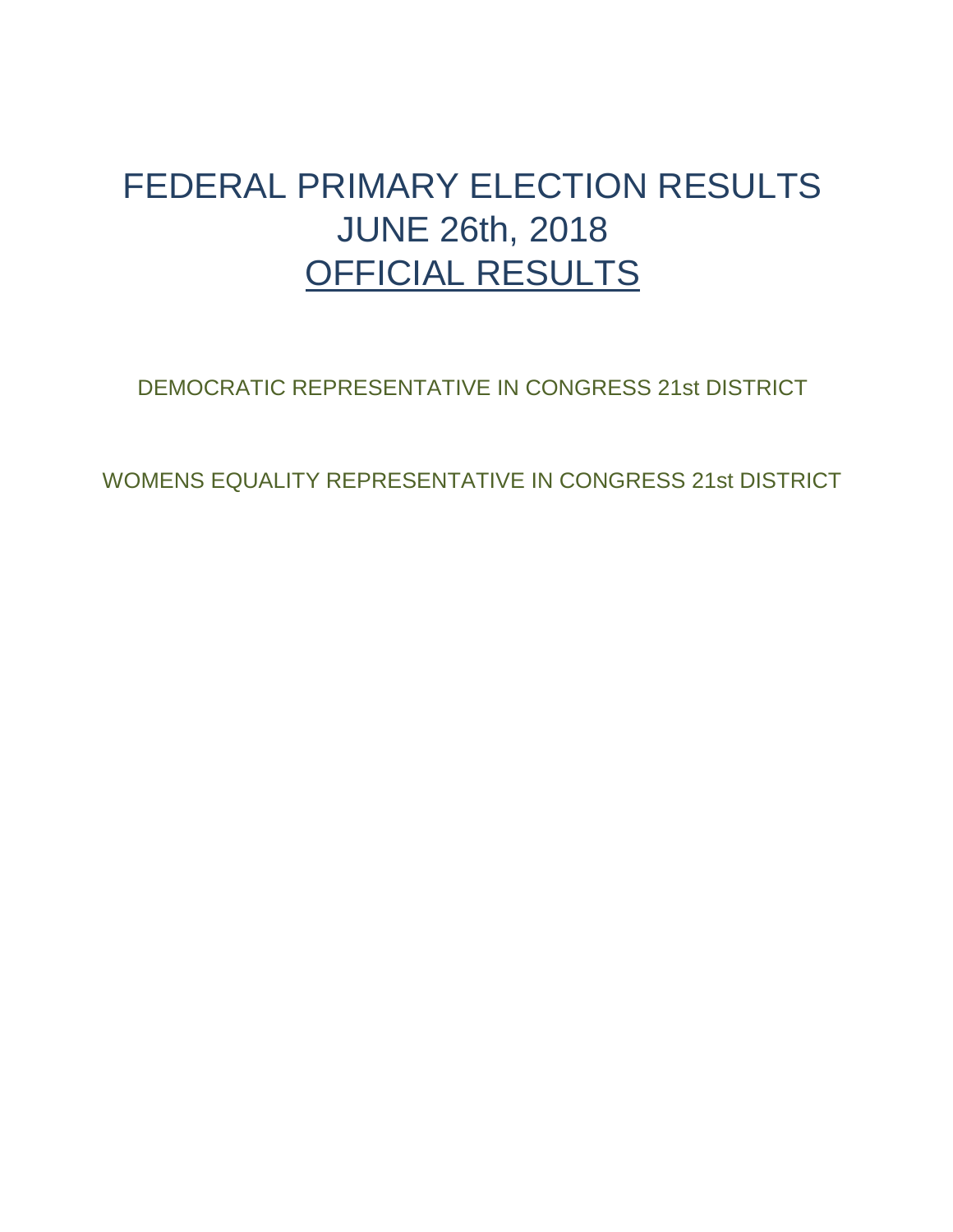<span id="page-1-0"></span>

| <b>DEMOCRATIC - REPRESENTATIVE IN CONGRESS (21st DISTRICT)</b> |                         |                                  |                         |            |                   |            |                         |            |                         |            |                |            |                      | <b>BACK TO SWITCHBOARD</b> |                         |          |          |  |          |  |   |  |                     |
|----------------------------------------------------------------|-------------------------|----------------------------------|-------------------------|------------|-------------------|------------|-------------------------|------------|-------------------------|------------|----------------|------------|----------------------|----------------------------|-------------------------|----------|----------|--|----------|--|---|--|---------------------|
|                                                                |                         |                                  |                         |            |                   |            |                         |            |                         |            |                |            |                      |                            |                         |          |          |  |          |  |   |  |                     |
|                                                                |                         |                                  |                         |            |                   |            |                         |            |                         |            |                |            |                      |                            |                         |          |          |  |          |  |   |  |                     |
|                                                                |                         | <b>WHOLE</b>                     |                         |            |                   |            |                         |            |                         |            |                |            |                      |                            |                         |          |          |  |          |  |   |  |                     |
|                                                                |                         | <b>NUMBER OF</b><br><b>VOTES</b> |                         |            |                   |            |                         |            |                         |            |                |            |                      |                            |                         |          |          |  |          |  |   |  |                     |
|                                                                |                         | <b>CAST</b>                      |                         |            |                   |            |                         |            |                         |            |                |            |                      |                            |                         |          |          |  |          |  |   |  |                     |
|                                                                |                         |                                  |                         |            |                   |            |                         |            |                         |            |                |            |                      |                            |                         |          |          |  |          |  |   |  |                     |
|                                                                |                         |                                  | Cobb                    | DEMOCRATIC | Patrick F. Nelson | DEMOCRATIC | Dylan Ratigan           | DEMOCRATIC |                         | DEMOCRATIC |                | DEMOCRATIC | Don Boyajian         | DEMOCRATIC                 | David Matrianni         |          |          |  |          |  |   |  |                     |
|                                                                |                         |                                  | Tedra L.                |            |                   |            |                         |            | Katie Wilson            |            | Emily Martz    |            |                      |                            |                         |          |          |  |          |  |   |  |                     |
| <b>TOWN NAME</b>                                               | <b>ED</b>               |                                  |                         |            |                   |            |                         |            |                         |            |                |            |                      |                            |                         | Write-In |          |  |          |  |   |  | <b>BLANKS</b>       |
| <b>CHESTERFIELD</b>                                            | 1                       | 20                               | 8                       |            | 1                 |            | $\overline{2}$          |            | 6                       |            | 3              |            | 0                    |                            |                         |          |          |  |          |  |   |  | $\mathbf 0$         |
| <b>CHESTERFIELD</b>                                            | 2                       | 55                               | 22                      |            | 5                 |            | 4                       |            | 18                      |            | 6              |            | $\bf{0}$             |                            |                         |          |          |  |          |  |   |  | 0                   |
| <b>CHESTERFIELD</b>                                            | 4                       | 19                               | 10                      |            | 1                 |            | $\overline{\mathbf{2}}$ |            | $\overline{\mathbf{2}}$ |            | 4              |            | $\bf{0}$             |                            |                         |          |          |  |          |  |   |  | 0                   |
| <b>CROWN POINT</b>                                             | 1                       | 18                               | 14                      |            | 3                 |            | $\bf{0}$                |            | 1                       |            | 0              |            | $\bf{0}$             |                            |                         |          |          |  |          |  |   |  | 0                   |
| <b>CROWN POINT</b>                                             | $\overline{\mathbf{2}}$ | 9                                | $\overline{2}$          |            | 3                 |            | 1                       |            | $\overline{2}$          |            | $\bf{0}$       |            | 1                    |                            |                         |          |          |  |          |  |   |  | 0                   |
| <b>CROWN POINT</b>                                             | 3                       | 11                               | 6                       |            | $\overline{2}$    |            | $\bf{0}$                |            | 3                       |            | $\bf{0}$       |            | $\bf{0}$             |                            |                         |          |          |  |          |  |   |  | $\mathbf 0$         |
| <b>ELIZABETHTOWN</b>                                           | $\pmb{0}$               | 62                               | 34                      |            | 5                 |            | 12                      |            | 3                       |            | 8              |            | $\bf{0}$             |                            |                         |          |          |  |          |  |   |  | $\mathbf 0$         |
| <b>ESSEX</b>                                                   | 1                       | 51                               | 17                      |            | 6                 |            | 10                      |            | 8                       |            | 9              |            | 1                    |                            |                         |          |          |  |          |  |   |  | $\mathbf 0$         |
| <b>ESSEX</b>                                                   | $\overline{\mathbf{2}}$ | 36                               | 9                       |            | 4                 |            | $\overline{\mathbf{2}}$ |            | 15                      |            | 5              |            | 1                    |                            |                         |          |          |  |          |  |   |  | 0                   |
| <b>JAY</b>                                                     | 1                       | 131                              | 54                      |            | 11                |            | 17                      |            | 40                      |            | 9              |            | $\bf{0}$             |                            |                         |          |          |  |          |  |   |  | 0                   |
| <b>JAY</b>                                                     | $\mathbf 2$             | 32                               | 10                      |            | $\bf{0}$          |            | 5                       |            | 9                       |            | 8              |            | $\bf{0}$             |                            |                         |          |          |  |          |  |   |  | 0                   |
| <b>KEENE</b>                                                   | 1                       | 126                              | 33                      |            | 9                 |            | 9                       |            | 45                      |            | 30             |            | $\bf{0}$             |                            |                         |          |          |  |          |  |   |  | $\mathbf{0}$        |
| <b>KEENE</b>                                                   | 2                       | 93                               | 22                      |            | $\overline{2}$    |            | 5                       |            | 32                      |            | 32             |            | $\bf{0}$             |                            |                         |          |          |  |          |  |   |  | 0                   |
| <b>LEWIS</b>                                                   | $\pmb{0}$               | 27                               | 15                      |            | $\bf{0}$          |            | $\overline{\mathbf{2}}$ |            | 7                       |            | 3              |            | 0                    |                            |                         |          |          |  |          |  |   |  | 0                   |
| <b>MINERVA</b>                                                 | $\boldsymbol{0}$        | 49                               | 12                      |            | 5                 |            | 16                      |            | 12                      |            | 4              |            | $\bf{0}$             |                            |                         |          |          |  |          |  |   |  | 0                   |
| <b>MORIAH</b>                                                  | 1                       | 19                               | 9                       |            | $\overline{2}$    |            | 5                       |            | 3                       |            | $\bf{0}$       |            | $\bf{0}$             |                            |                         |          |          |  |          |  |   |  | 0                   |
| <b>MORIAH</b>                                                  | $\overline{\mathbf{2}}$ | 28                               | 8                       |            | 1                 |            | 4                       |            | 10                      |            | 4              |            | 1                    |                            |                         |          |          |  |          |  |   |  | $\mathbf 0$         |
| <b>MORIAH</b>                                                  | 3                       | 16                               | 10                      |            | $\bf{0}$          |            | $\mathbf{1}$            |            | 5                       |            | $\bf{0}$       |            | $\bf{0}$             |                            |                         |          |          |  |          |  |   |  | $\mathbf 0$         |
| <b>MORIAH</b>                                                  | 4                       | 12                               | 4                       |            | $\bf{0}$          |            | $\mathbf{2}$            |            | 4                       |            | $\overline{2}$ |            | $\bf{0}$             |                            |                         |          |          |  |          |  |   |  | 0                   |
| <b>NEWCOMB</b>                                                 | 0                       | 32                               | 20                      |            | $\mathbf{2}$      |            | 4                       |            | $\mathbf{2}$            |            | 3              |            | 0                    |                            |                         |          |          |  |          |  |   |  | 1                   |
| <b>NORTH ELBA</b>                                              | 1                       | 49                               | 13                      |            | 1                 |            | 7                       |            | 19                      |            | 8              |            | 1                    |                            |                         |          |          |  |          |  |   |  | 0                   |
| <b>NORTH ELBA</b>                                              | 2                       | 114                              | 63                      |            | 3                 |            | 13                      |            | 4                       |            | 30             |            | 1                    |                            |                         |          |          |  |          |  |   |  | 0                   |
| <b>NORTH ELBA</b>                                              | 3                       | 36                               | 20                      |            | $\bf{0}$          |            | 3                       |            | 5                       |            | 8              |            | $\bf{0}$             |                            |                         |          |          |  |          |  |   |  | $\Omega$            |
| <b>NORTH ELBA</b><br><b>NORTH ELBA</b>                         | 4                       | 55                               | 14                      |            | $\bf{0}$          |            | 22                      |            | 8                       |            | 10             |            | $\bf{0}$             |                            |                         |          |          |  |          |  |   |  | 1                   |
|                                                                | 5                       | 66                               | 39<br>37                |            | $\overline{2}$    |            | 5<br>14                 |            | 11                      |            | 9<br>15        |            | $\bf{0}$             |                            |                         |          |          |  |          |  |   |  | 0                   |
| <b>NORTH ELBA</b><br><b>NORTH ELBA</b>                         | 6<br>$\overline{7}$     | 85<br>56                         | 26                      |            | 3<br>1            |            | 13                      |            | 14<br>10                |            | 6              |            | $\bf{0}$<br>$\bf{0}$ |                            |                         |          |          |  |          |  |   |  | $\overline{2}$<br>0 |
| <b>NORTH HUDSON</b>                                            | $\mathbf 0$             | 6                                | $\overline{\mathbf{3}}$ |            | $\bf{0}$          |            | $\bf{0}$                |            | $\overline{2}$          |            | 1              |            | $\bf{0}$             |                            |                         |          |          |  |          |  |   |  | 0                   |
| <b>SCHROON</b>                                                 | $\mathbf{1}$            | 19                               | 12                      |            | $\bf{0}$          |            | $\overline{2}$          |            | 3                       |            | $\overline{2}$ |            | $\bf{0}$             |                            |                         |          |          |  |          |  |   |  | 0                   |
| <b>SCHROON</b>                                                 | $\overline{\mathbf{2}}$ | 38                               | 11                      |            | 3                 |            | 5                       |            | 5                       |            | 12             |            | $\bf{0}$             |                            | $\overline{2}$          |          |          |  |          |  |   |  | 0                   |
| <b>ST. ARMAND</b>                                              | $\bf{0}$                | 108                              | 52                      |            | 5                 |            | 22                      |            | 6                       |            | 22             |            | 1                    |                            |                         |          |          |  |          |  |   |  | $\mathbf{0}$        |
| <b>TICONDEROGA</b>                                             | 1                       | 20                               | $\overline{7}$          |            | 5                 |            | $\overline{\mathbf{2}}$ |            | 3                       |            | 3              |            | $\bf{0}$             |                            |                         |          |          |  |          |  |   |  | 0                   |
| <b>TICONDEROGA</b>                                             | $\overline{\mathbf{2}}$ | 19                               | 10                      |            | $\overline{2}$    |            | 1                       |            | 6                       |            | $\bf{0}$       |            | $\bf{0}$             |                            |                         |          |          |  |          |  |   |  | 0                   |
| <b>TICONDEROGA</b>                                             | 3                       | 17                               | 10                      |            | 3                 |            | $\bf{0}$                |            | $\overline{2}$          |            | $\overline{2}$ |            | $\bf{0}$             |                            |                         |          |          |  |          |  |   |  | $\mathbf{0}$        |
| <b>TICONDEROGA</b>                                             | 4                       | 14                               | 10                      |            | 1                 |            | $\bf{0}$                |            | 3                       |            | $\bf{0}$       |            | $\bf{0}$             |                            |                         |          |          |  |          |  |   |  | 0                   |
| <b>TICONDEROGA</b>                                             | 5                       | 12                               | 8                       |            | 1                 |            | $\overline{2}$          |            | 1                       |            | $\bf{0}$       |            | $\bf{0}$             |                            |                         |          |          |  |          |  |   |  | 0                   |
| <b>TICONDEROGA</b>                                             | 6                       | 12                               | 5                       |            | 3                 |            | $\overline{2}$          |            | $\bf{0}$                |            | 1              |            | $\bf{0}$             |                            |                         |          |          |  |          |  |   |  | 1                   |
| <b>WESTPORT</b>                                                | 1                       | 30                               | 24                      |            | 1                 |            | $\bf{0}$                |            | 3                       |            | $\overline{2}$ |            | $\bf{0}$             |                            |                         |          |          |  |          |  |   |  | 0                   |
| <b>WESTPORT</b>                                                | $\overline{\mathbf{2}}$ | 79                               | 36                      |            | 9                 |            | 4                       |            | 13                      |            | 17             |            | $\mathbf 0$          |                            |                         |          |          |  |          |  |   |  | 0                   |
| <b>WILLSBORO</b>                                               | $\mathbf{1}$            | 38                               | 11                      |            | $\overline{2}$    |            | 5                       |            | 9                       |            | 11             |            | $\bf{0}$             |                            |                         |          |          |  |          |  |   |  | 0                   |
| <b>WILLSBORO</b>                                               | $\mathbf{2}$            | 22                               | 10                      |            | $\bf{0}$          |            | 1                       |            | 9                       |            | $\overline{2}$ |            | $\bf{0}$             |                            |                         |          |          |  |          |  |   |  | 0                   |
| <b>WILMINGTON</b>                                              | $\bf{0}$                | 63                               | 26                      |            | 9                 |            | $\overline{7}$          |            | 16                      |            | 5              |            | $\bf{0}$             |                            |                         |          |          |  |          |  |   |  | $\mathbf{0}$        |
| <b>COUNTY OF ESSEX</b>                                         | <b>TOTALS</b>           | 1804                             | 766                     |            | 116               |            | 233                     |            | 379                     |            | 296            |            | 7                    |                            | $\overline{\mathbf{2}}$ |          | $\bf{0}$ |  | $\bf{0}$ |  | 0 |  | 5 <sup>1</sup>      |